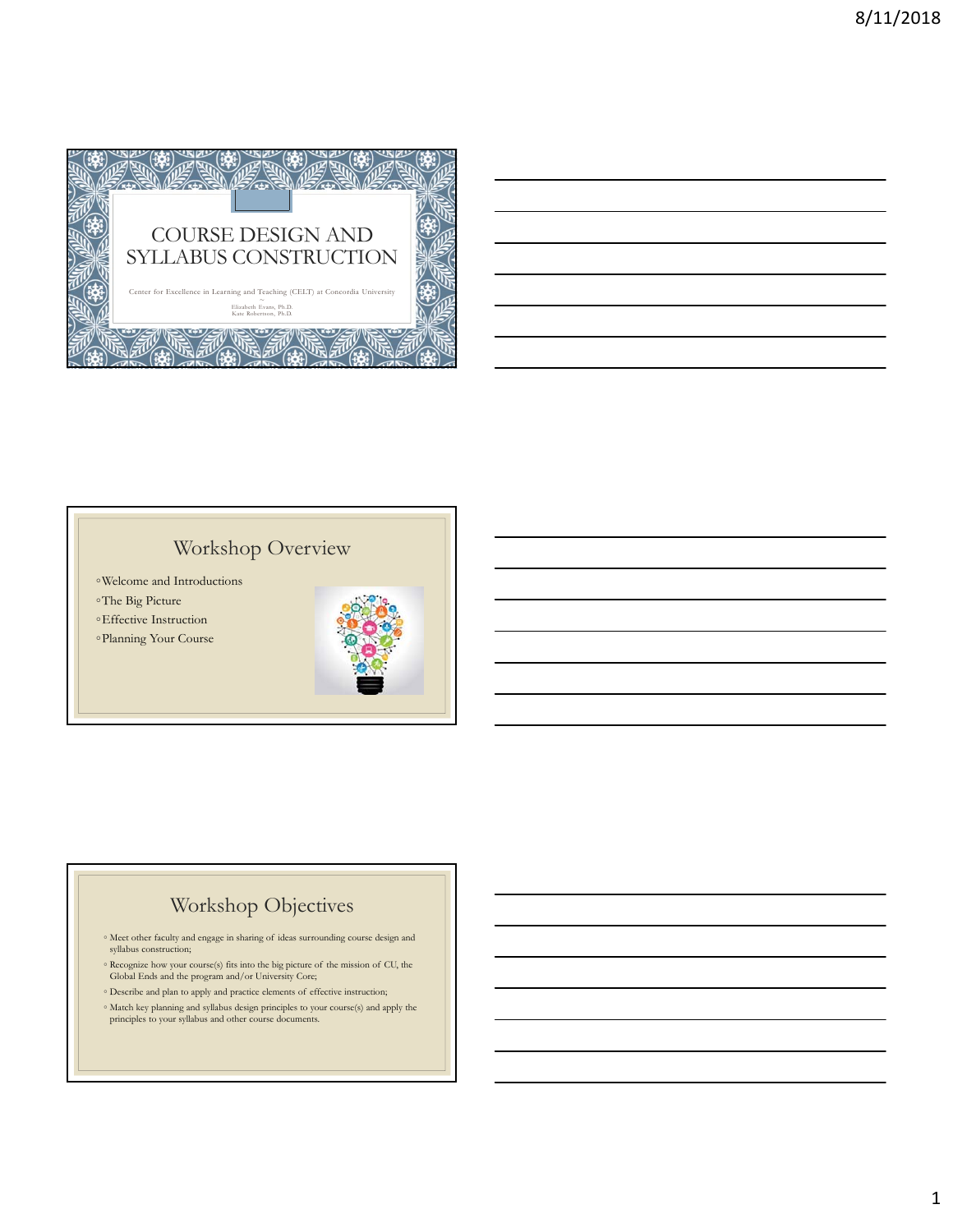

| ,我们也不会有什么。""我们的人,我们也不会有什么?""我们的人,我们也不会有什么?""我们的人,我们也不会有什么?""我们的人,我们也不会有什么?""我们的人<br><u> 1989 - Andrea Andrew Maria (h. 1989).</u><br><u> 1989 - Johann Stoff, amerikansk politiker (d. 1989)</u><br><u> 1989 - Andrea Santa Andrea Andrea Andrea Andrea Andrea Andrea Andrea Andrea Andrea Andrea Andrea Andrea Andr</u><br><u> 1989 - Johann Stoff, amerikansk politiker (d. 1989)</u> |  |  |  |
|-----------------------------------------------------------------------------------------------------------------------------------------------------------------------------------------------------------------------------------------------------------------------------------------------------------------------------------------------------------------------------------------|--|--|--|
|                                                                                                                                                                                                                                                                                                                                                                                         |  |  |  |
|                                                                                                                                                                                                                                                                                                                                                                                         |  |  |  |
|                                                                                                                                                                                                                                                                                                                                                                                         |  |  |  |
|                                                                                                                                                                                                                                                                                                                                                                                         |  |  |  |
|                                                                                                                                                                                                                                                                                                                                                                                         |  |  |  |
|                                                                                                                                                                                                                                                                                                                                                                                         |  |  |  |
|                                                                                                                                                                                                                                                                                                                                                                                         |  |  |  |



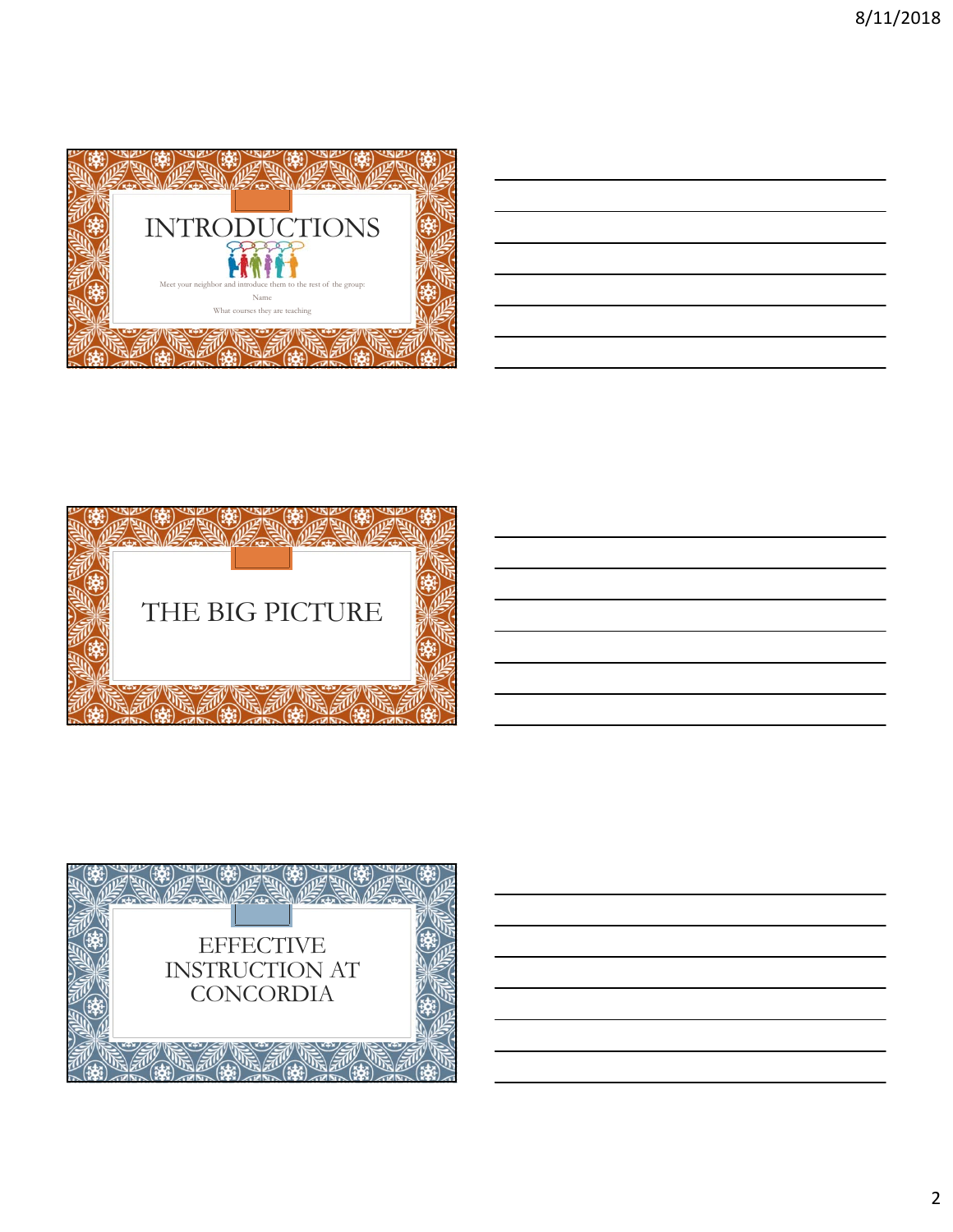### Elements of Effective Instruction

1. Rigorous content 2. Student Engagement 3. Faith and Learning 4.Effective Pedagogy

Look for opportunities to include these elements throughout our next section!





- $\circ$  Define course goals/outcomes/objectives Bloom's turn and talk about a sample
- Determine key course content examples relevant to your discipline?
- $\circ$  Determine key assessments read the list which one sticks out to you and why?  $\circ$  Identify teaching methods and develop tools – reading excerpt: pre-work strategies
- $\circ$  Evaluate, adjust and revise  $\rightarrow$

Reflect on what works, in a format that suits you



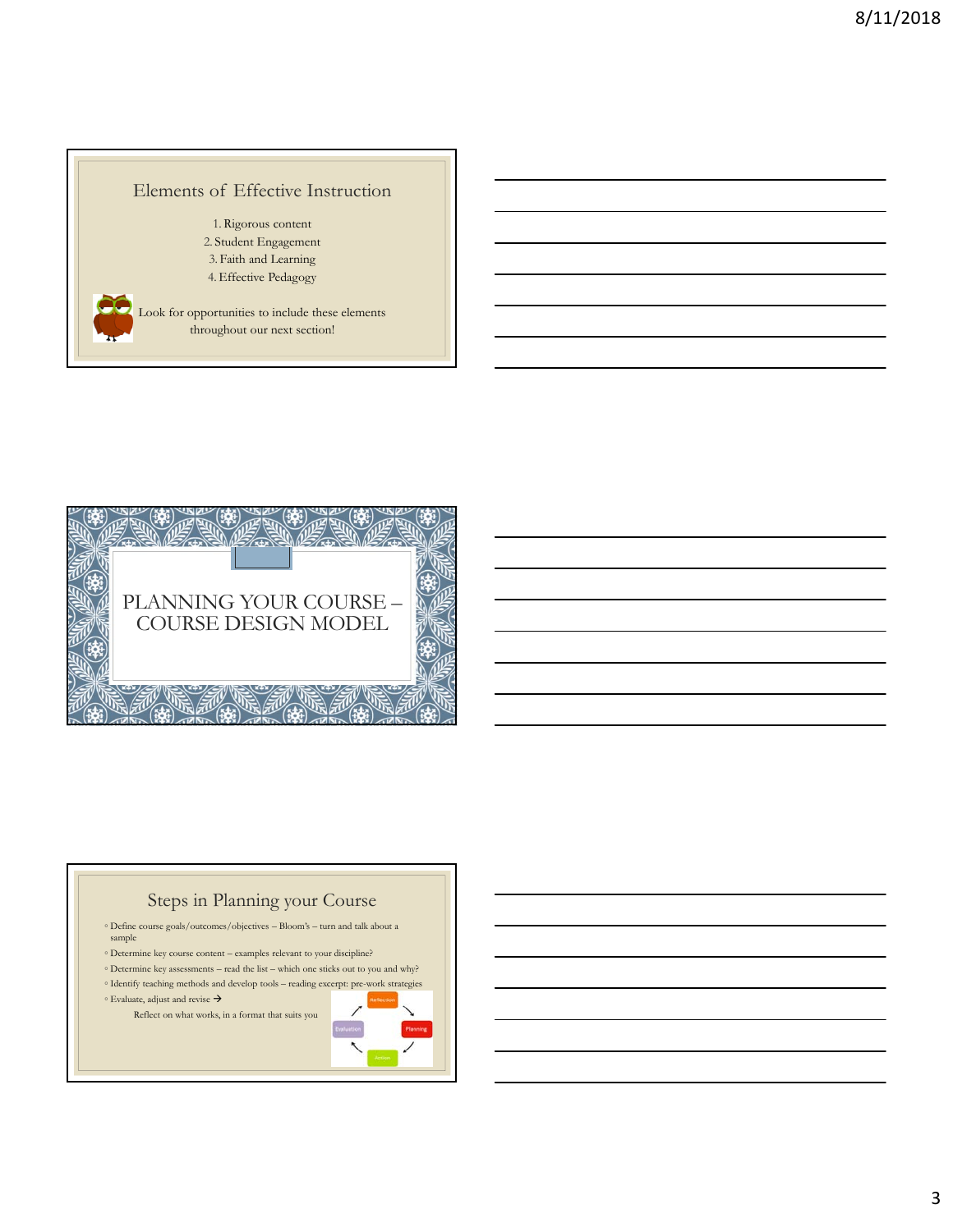

### Syllabus Overview



- What is the purpose of a syllabus?
- Specific elements of syllabus see handout
- Activity: Choose syllabus sample and identity elements
- Focus questions: What elements are present? What elements are missing? What elements are written or designed well that you would like to adopt for your syllabi?
- Highlight major syllabus areas
- Questions?
- Syllabus template located in the faculty resources channel, faculty tab of the Portal

#### Blackboard Resources

- ◦Why use Blackboard?
- ◦Student engagement opportunities

◦Dropboxes

◦Blackboard help – see handout